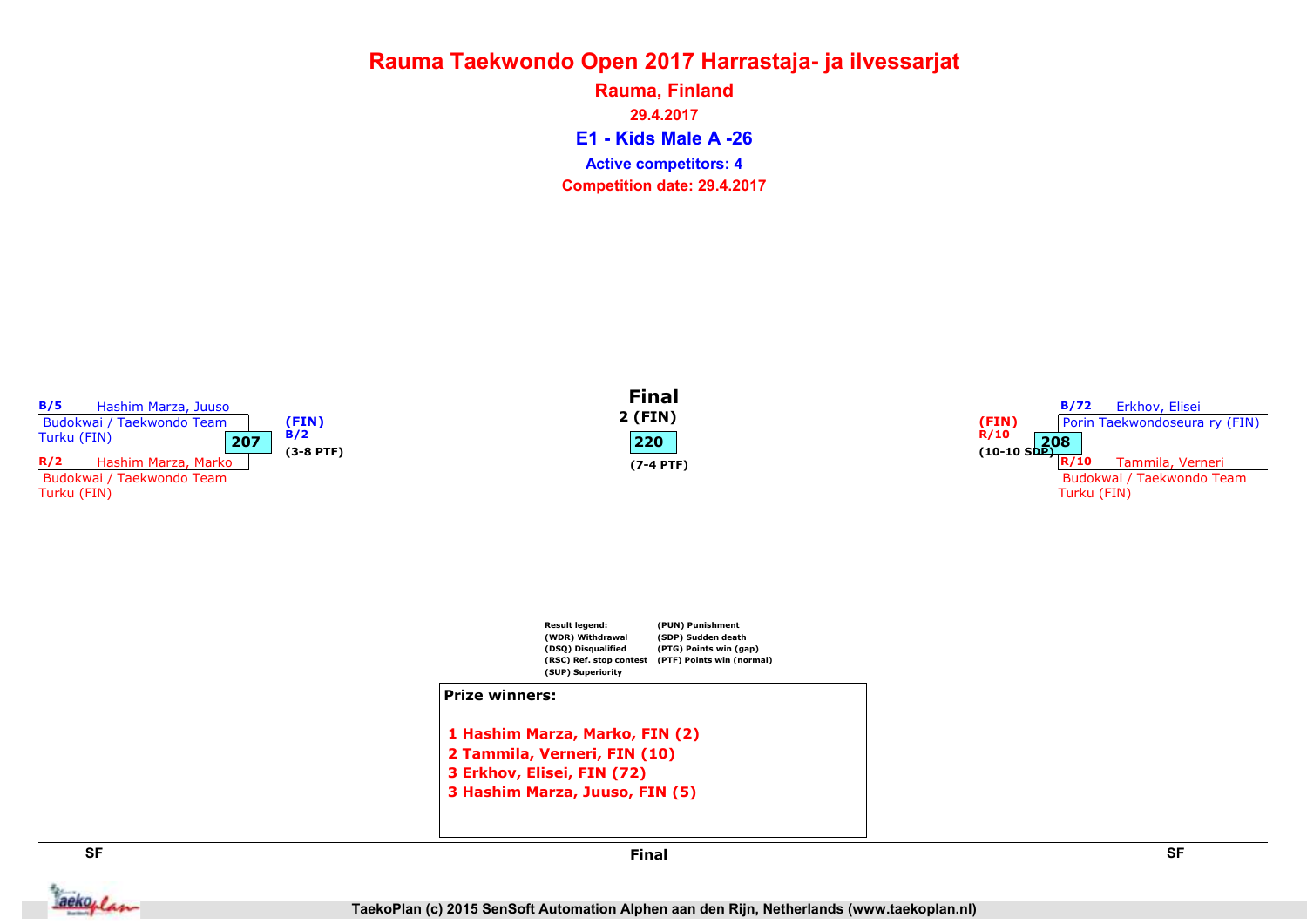E1 - Kids Male A -30 Rauma, Finland 29.4.2017 Competition date: 29.4.2017 Active competitors: 2





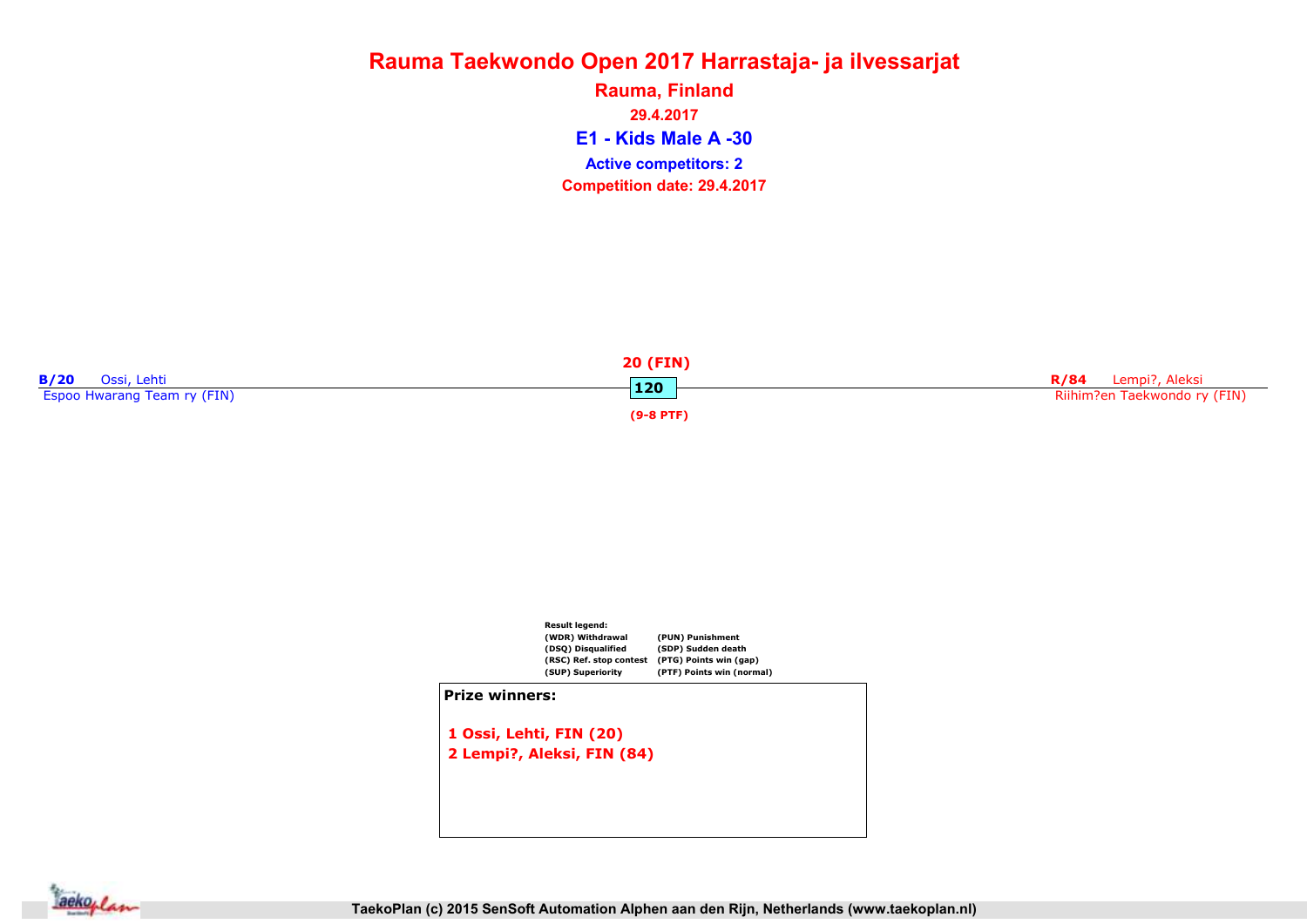D2 - Kids Male A -30 Rauma, Finland 29.4.2017 Competition date: 29.4.2017 Active competitors: 6

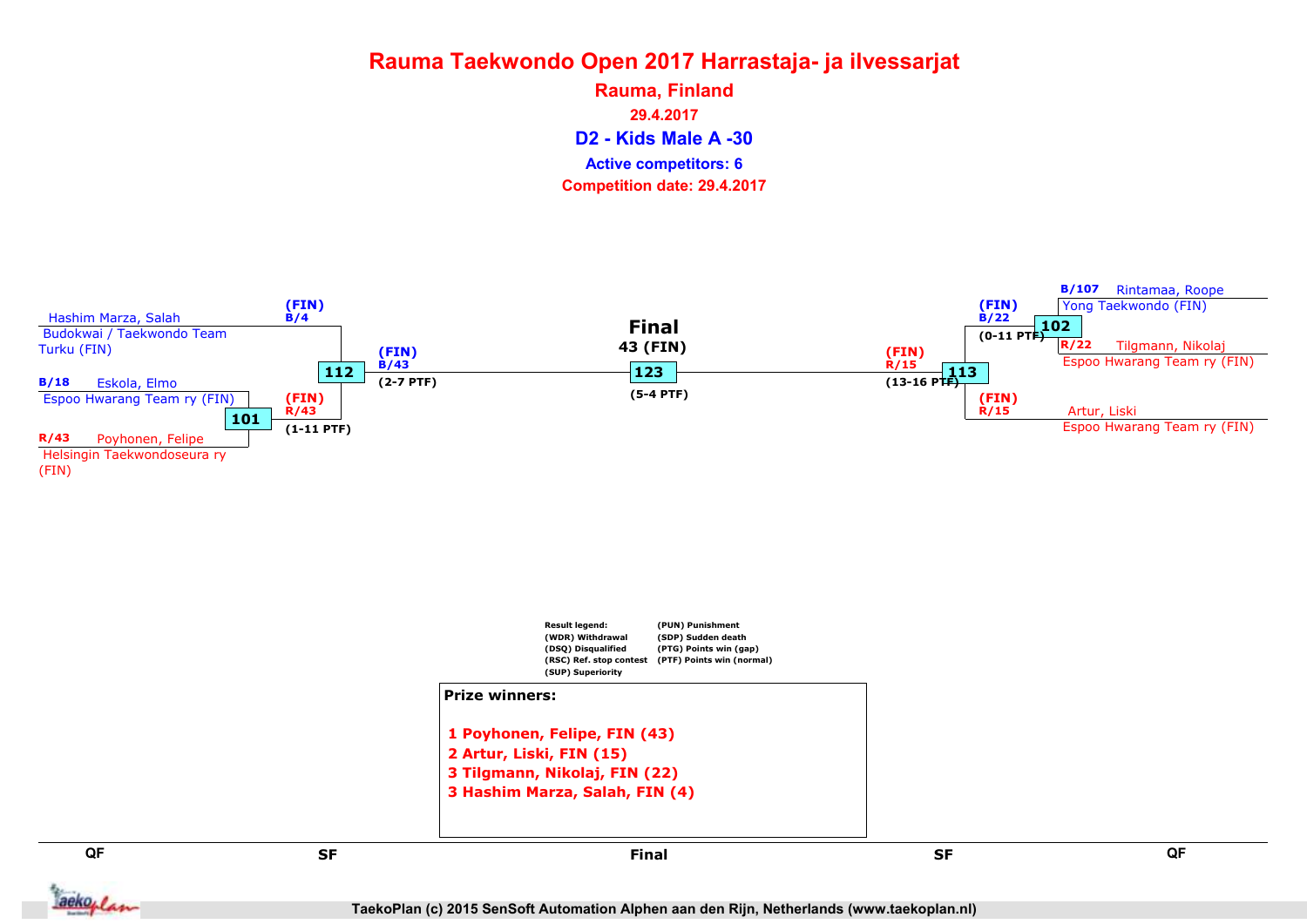D2 - Kids Male A -35 Rauma, Finland 29.4.2017 Competition date: 29.4.2017 Active competitors: 5



Jackoplan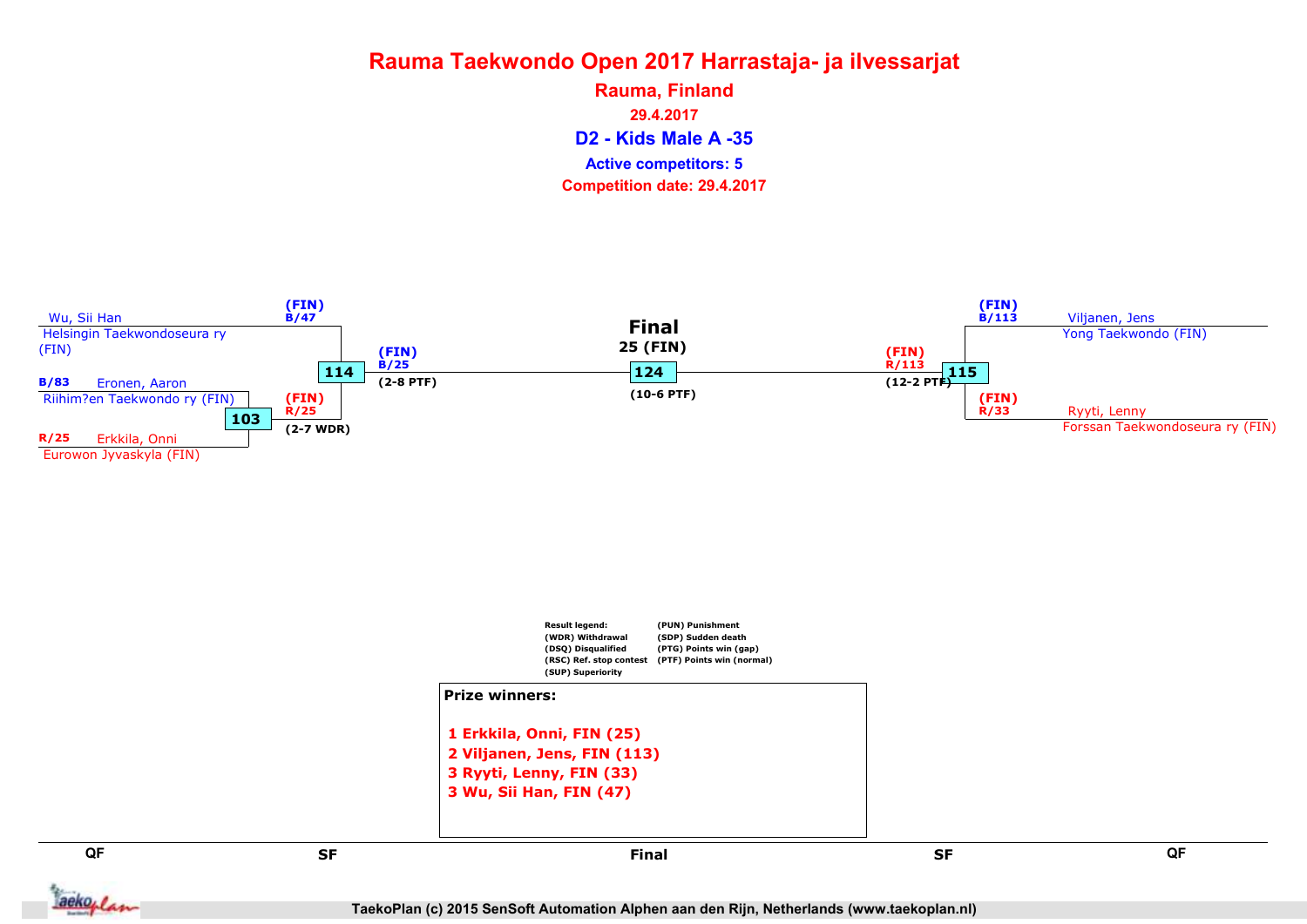D2 - Kids Male A -40 Rauma, Finland 29.4.2017 Competition date: 29.4.2017 Active competitors: 7

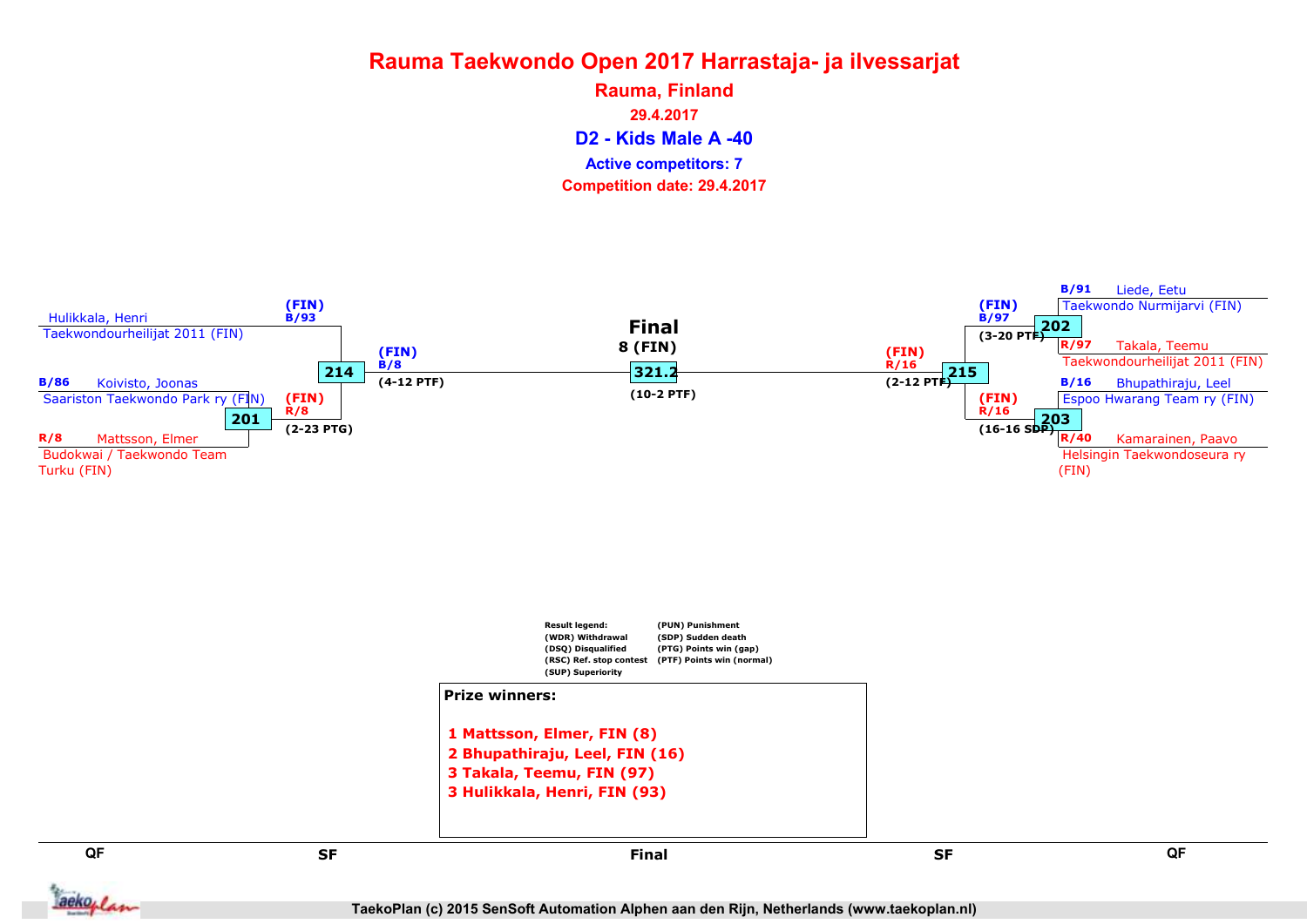D2 - Kids Female A -30 Rauma, Finland 29.4.2017 Competition date: 29.4.2017 Active competitors: 6

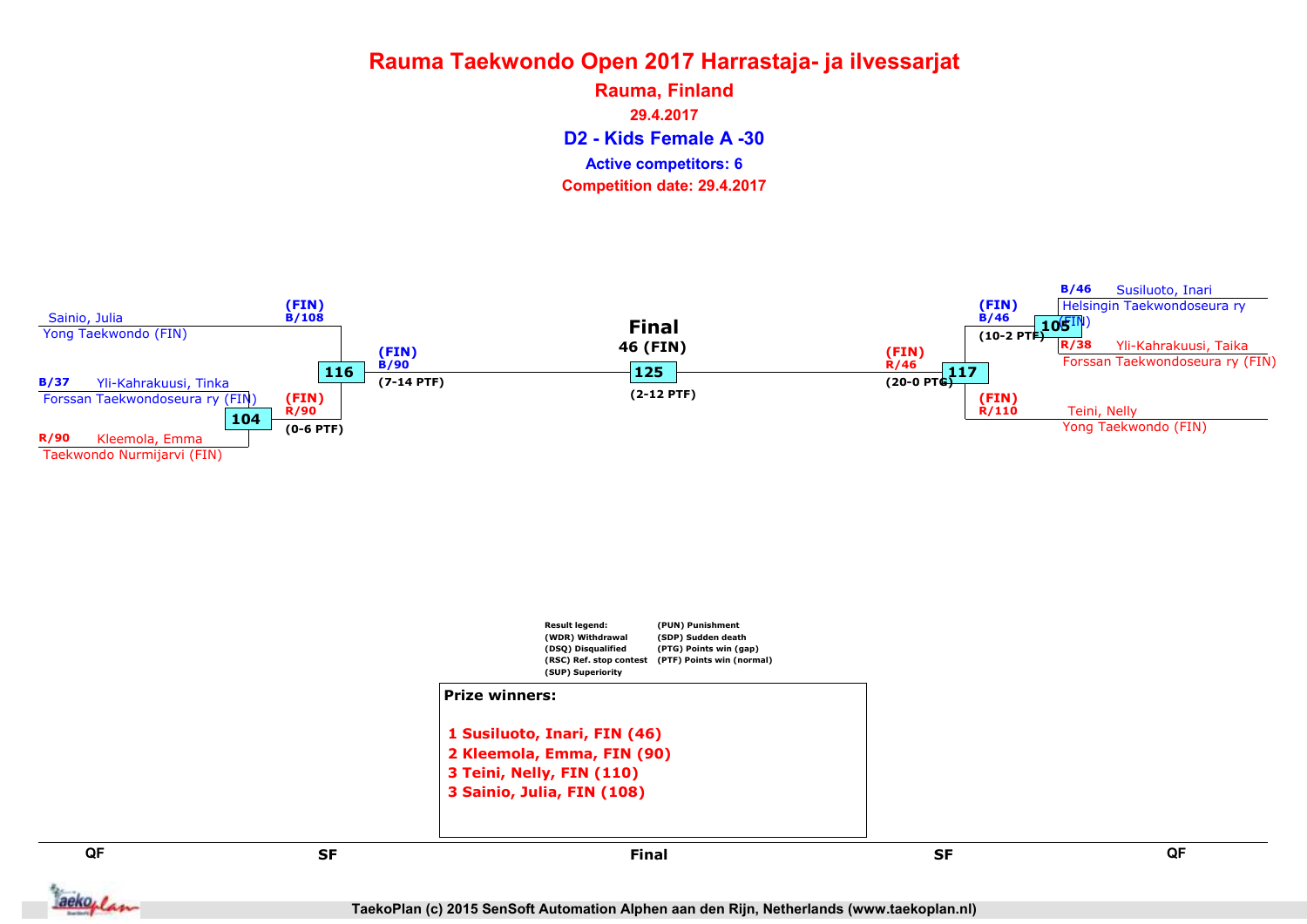D2 - Kids Female A -35 Rauma, Finland 29.4.2017 Competition date: 29.4.2017 Active competitors: 4



aekoplan

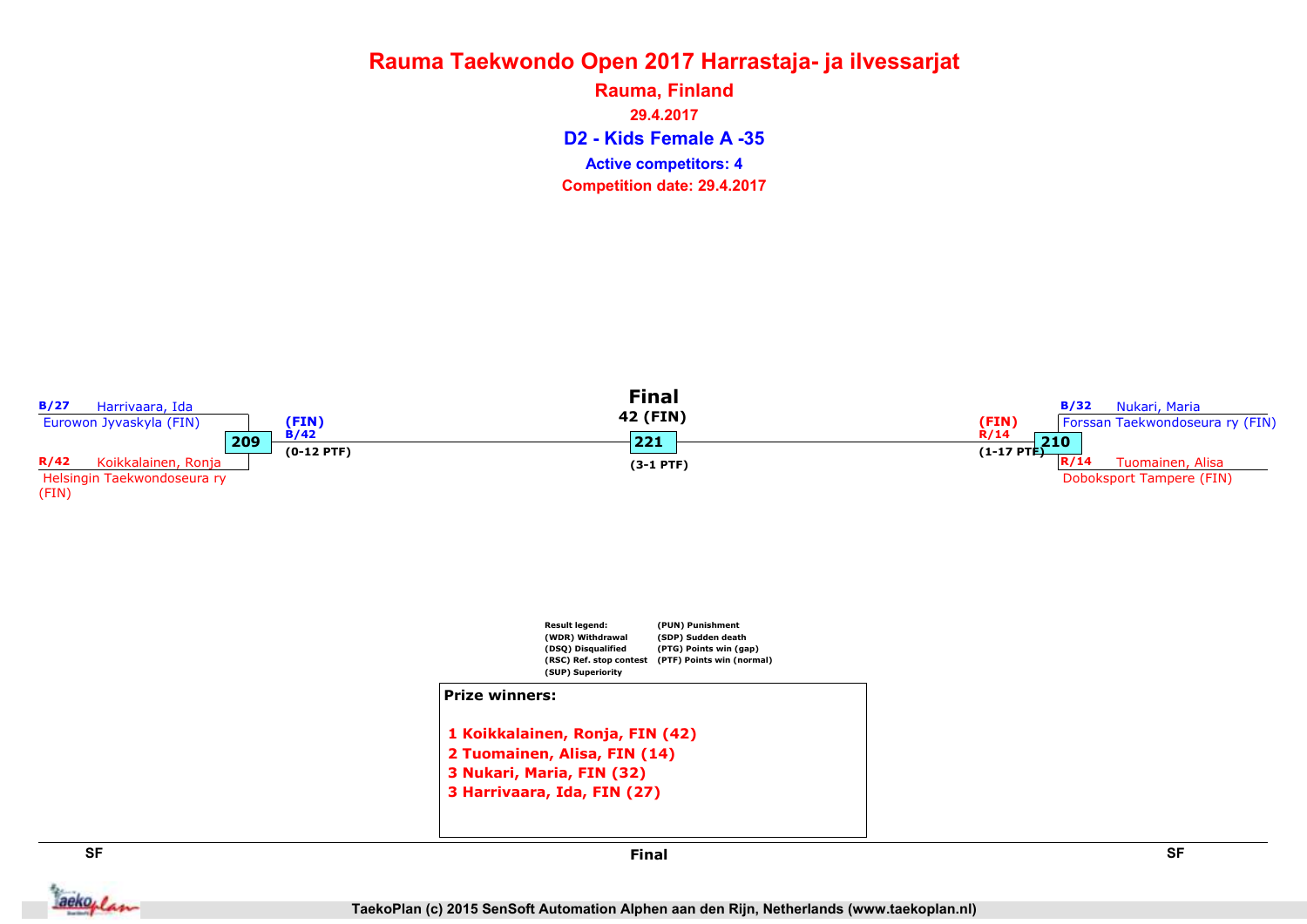D2 - Kids Female A -45 Rauma, Finland 29.4.2017 Competition date: 29.4.2017 Active competitors: 2





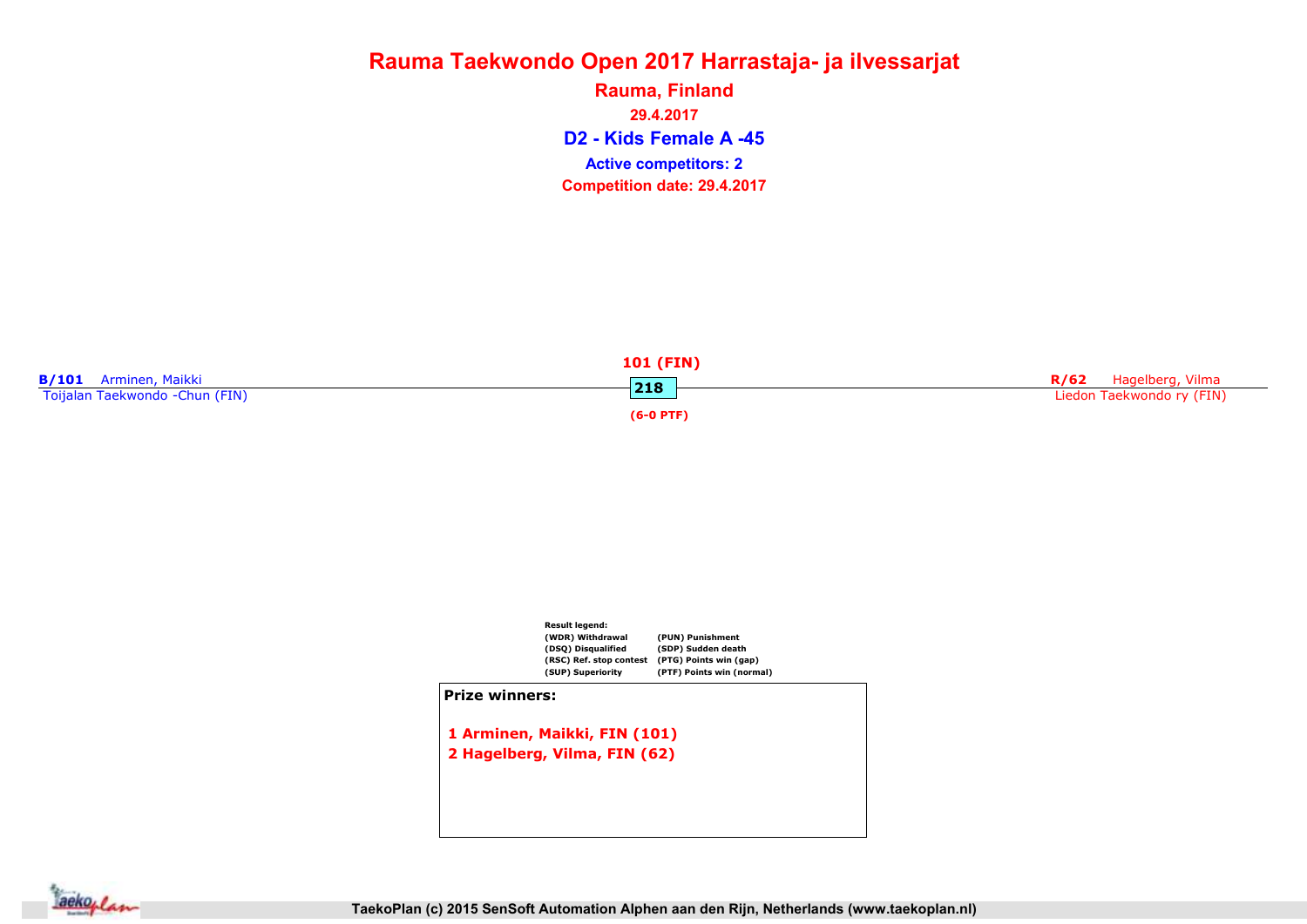D1 - Kids Male A -34 (Feather) Rauma, Finland 29.4.2017 Competition date: 29.4.2017 Active competitors: 4



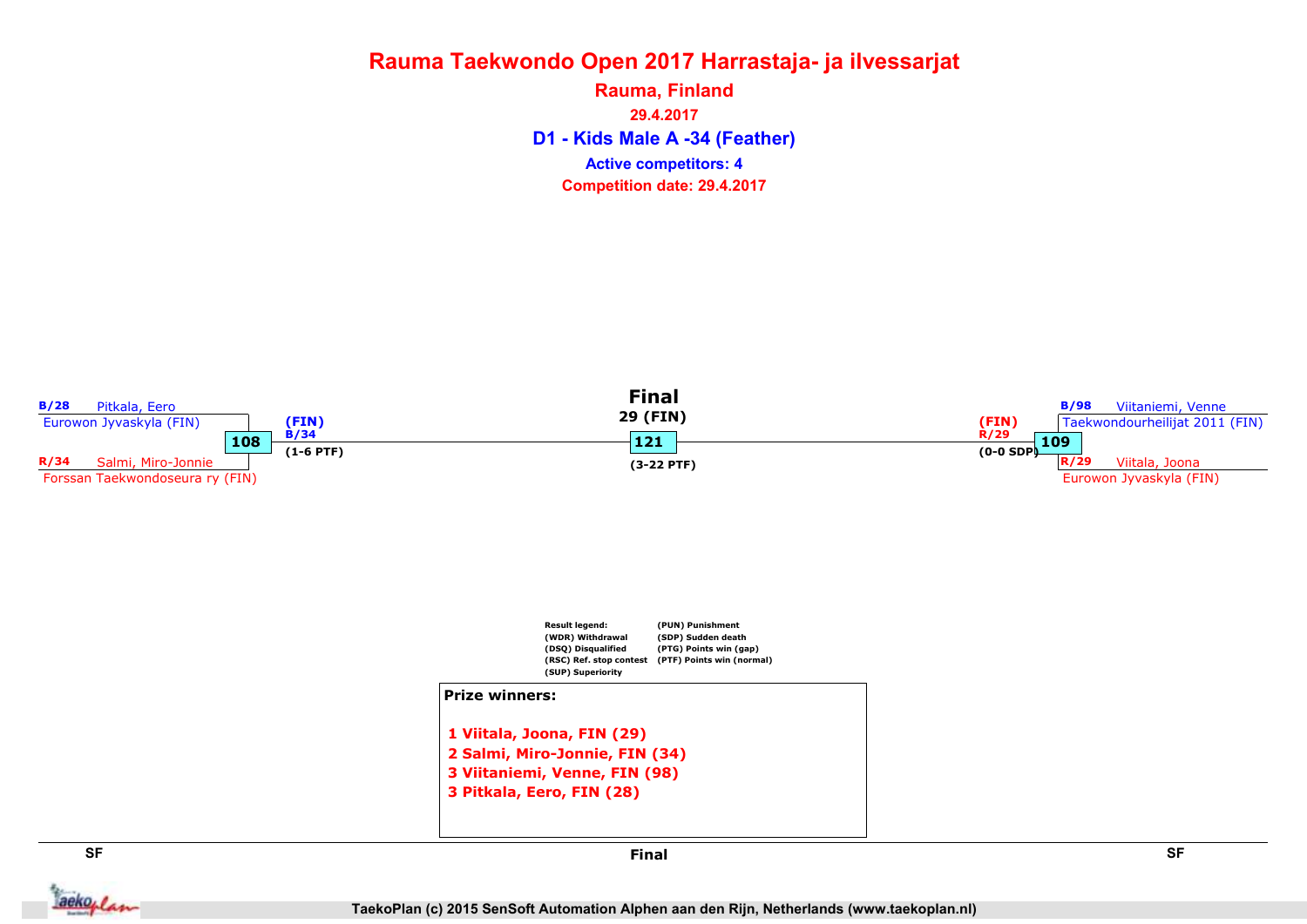D1 - Kids Male A -40 (Welter) Rauma, Finland 29.4.2017 Competition date: 29.4.2017 Active competitors: 4



aekoplan

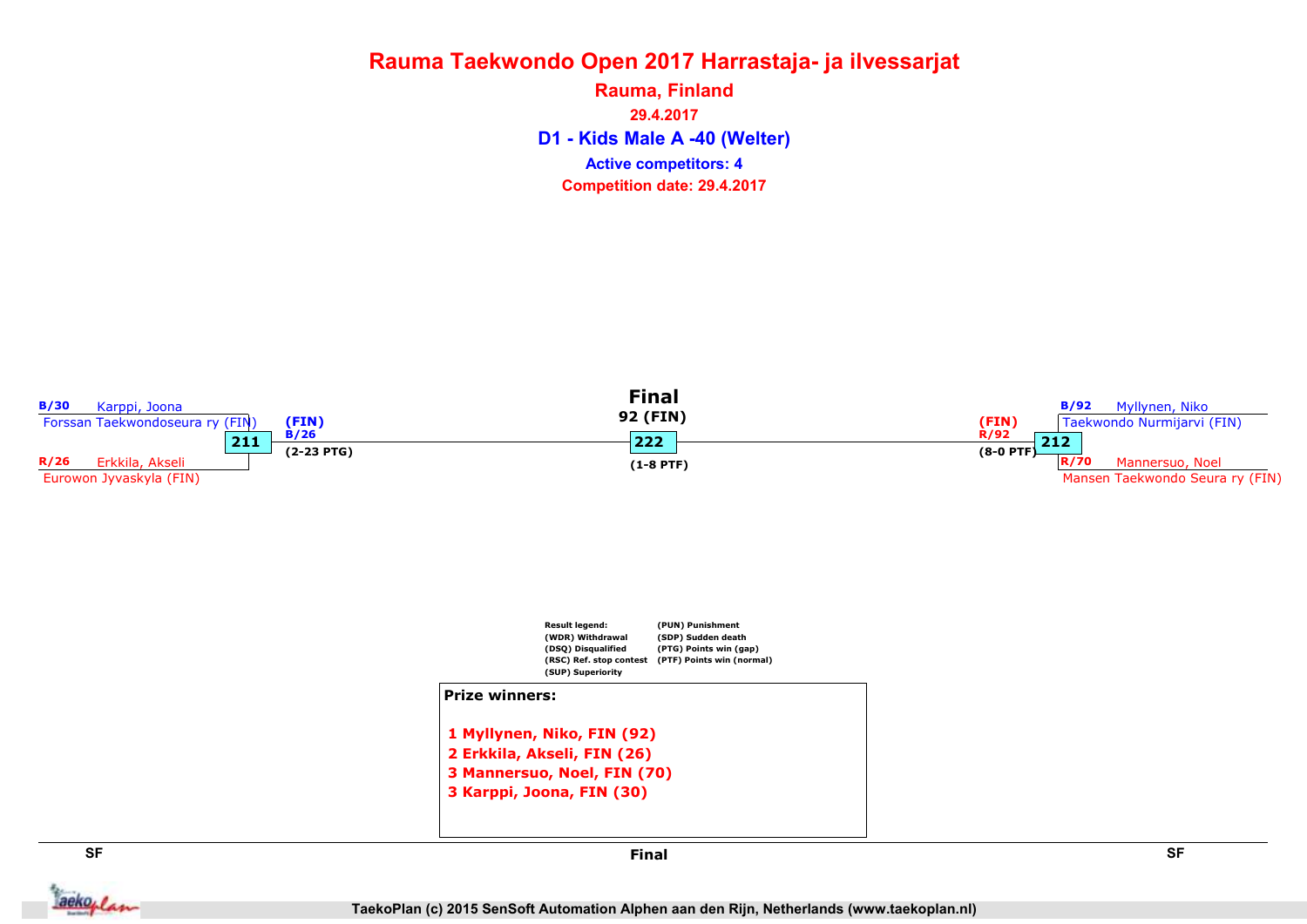D1 - Kids Female A -28 (Fly) Rauma, Finland 29.4.2017 Competition date: 29.4.2017 Active competitors: 3



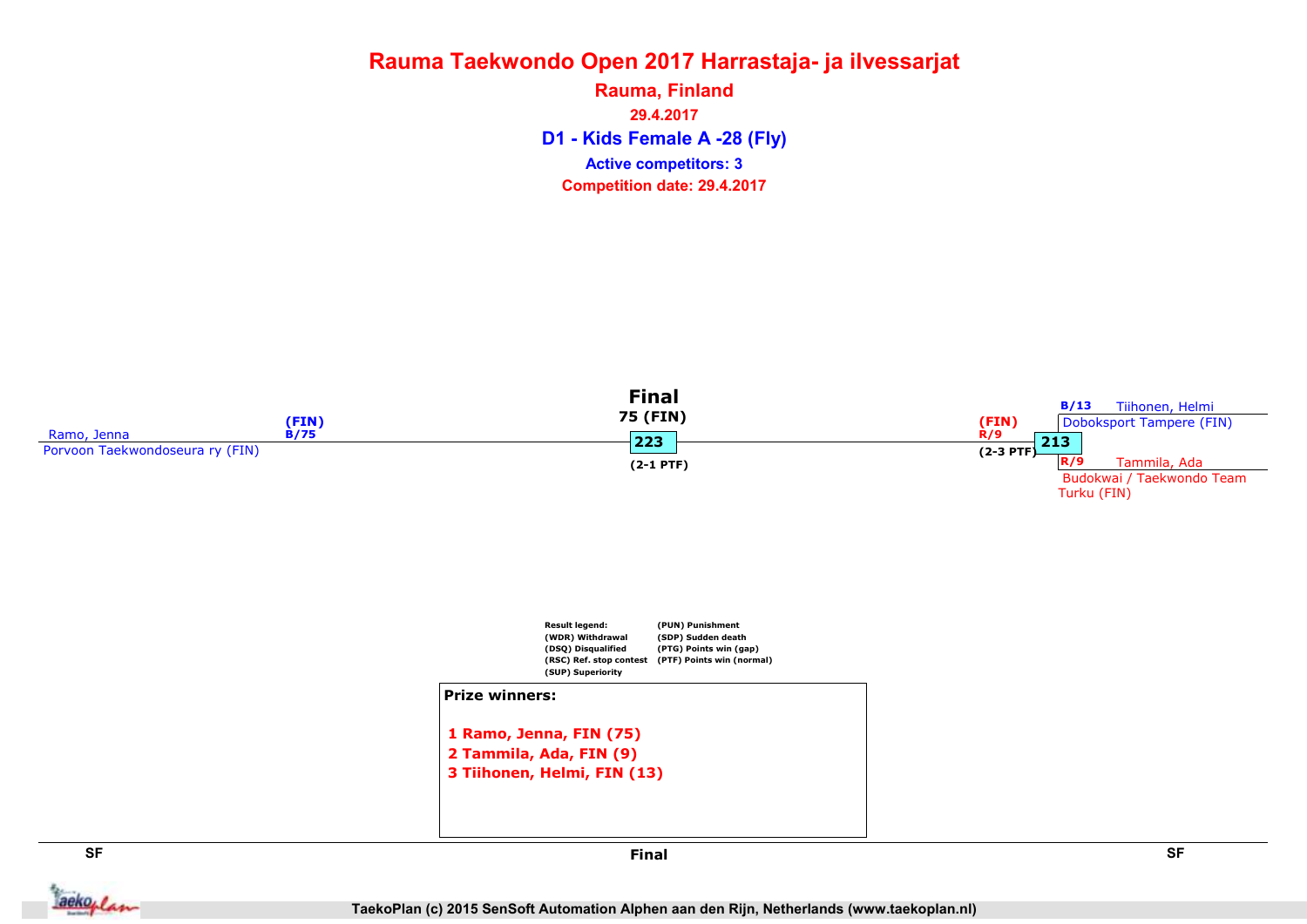D1 - Kids Female A -34 (Feather) Rauma, Finland 29.4.2017 Competition date: 29.4.2017 Active competitors: 4

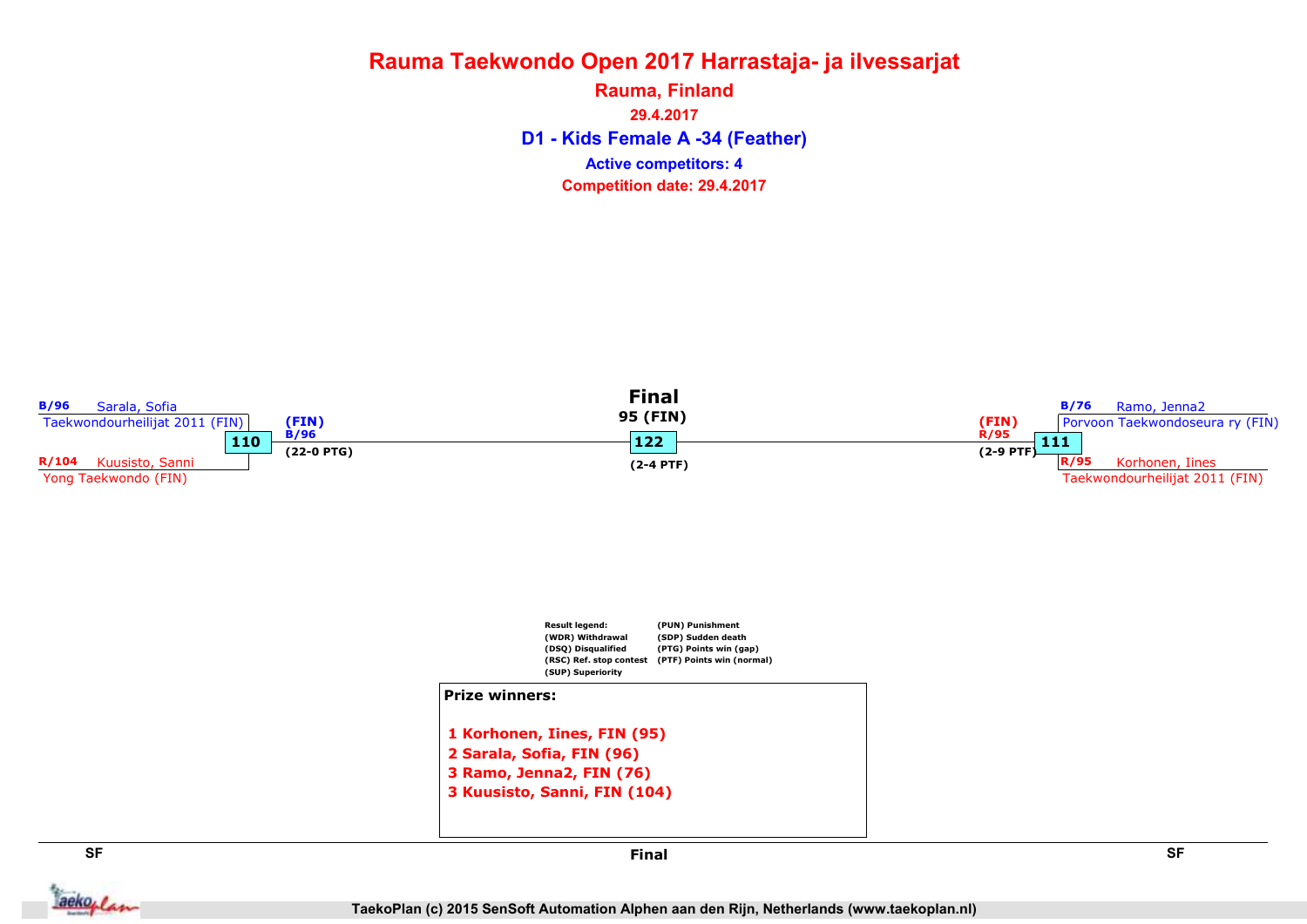C2 - Kids Male A -50 (Bantam) Rauma, Finland 29.4.2017 Competition date: 29.4.2017 Active competitors: 6

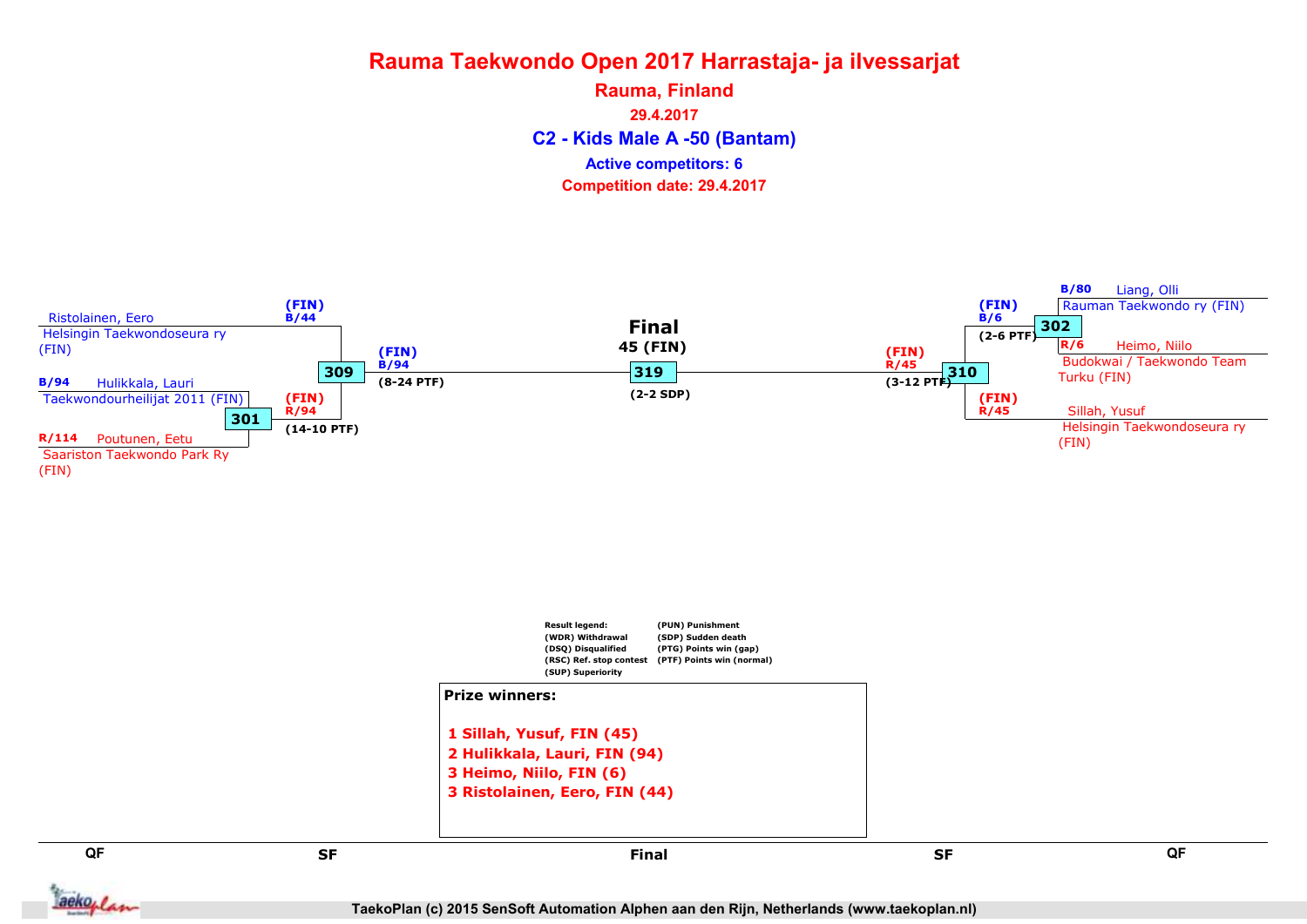C2 - Kids Male A -56 (Feather) Rauma, Finland 29.4.2017 Competition date: 29.4.2017 Active competitors: 2





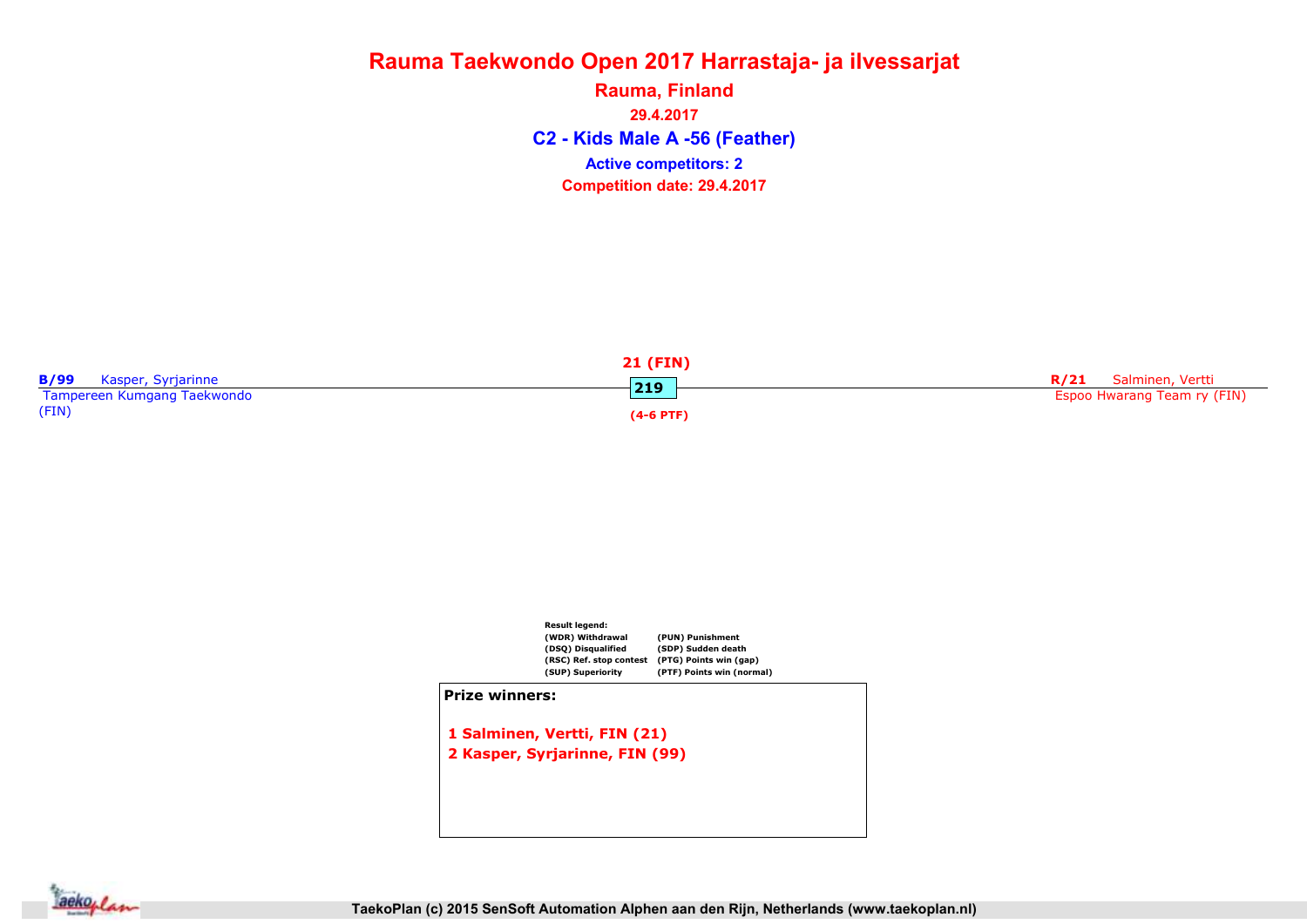C2 - Kids Female A -42 (Fly) Rauma, Finland 29.4.2017 Competition date: 29.4.2017 Active competitors: 6



TaekoPlan (c) 2015 SenSoft Automation Alphen aan den Rijn, Netherlands (www.taekoplan.nl)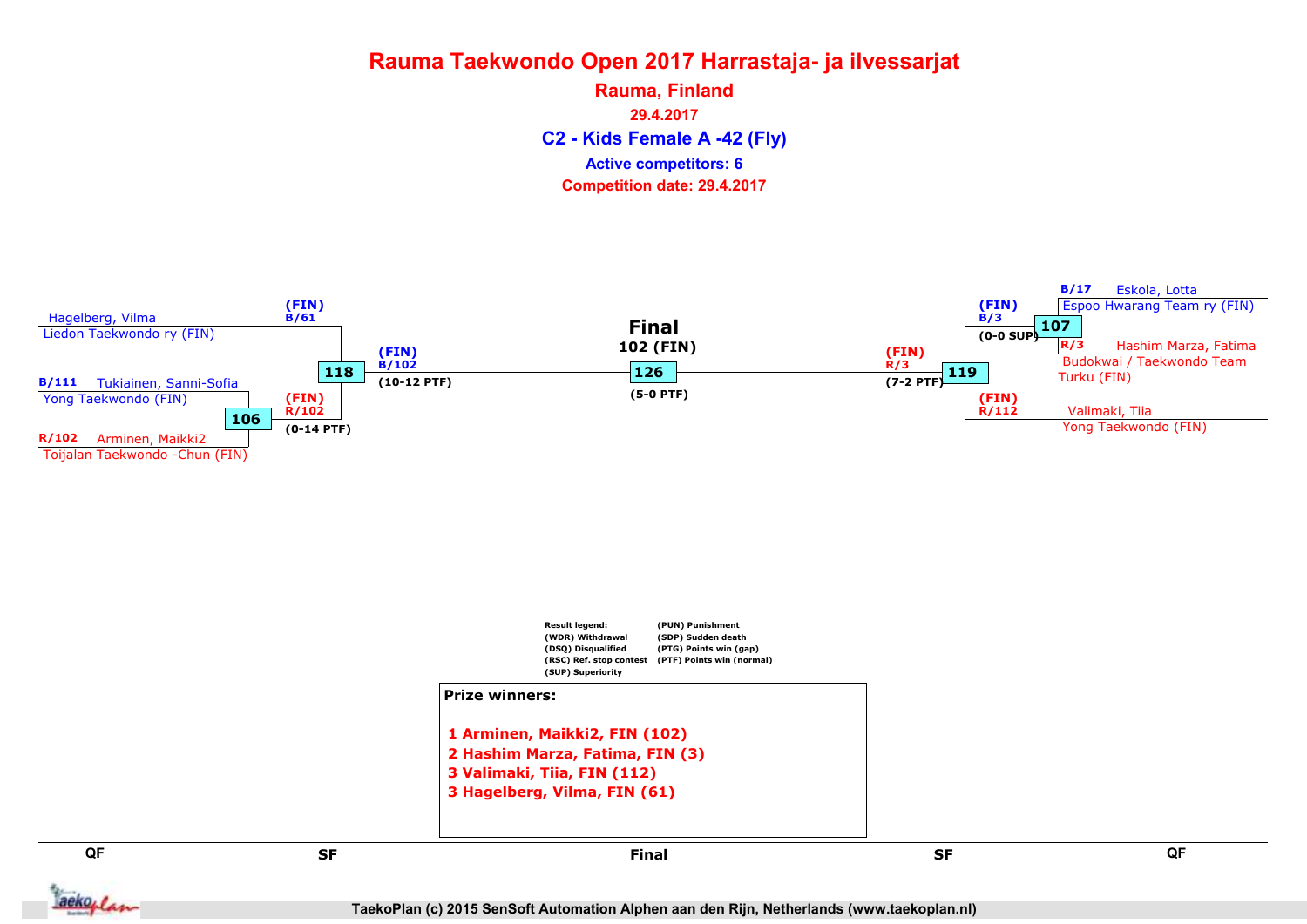C2 - Kids Female A -52 (Feather) Rauma, Finland 29.4.2017 Competition date: 29.4.2017 Active competitors: 7

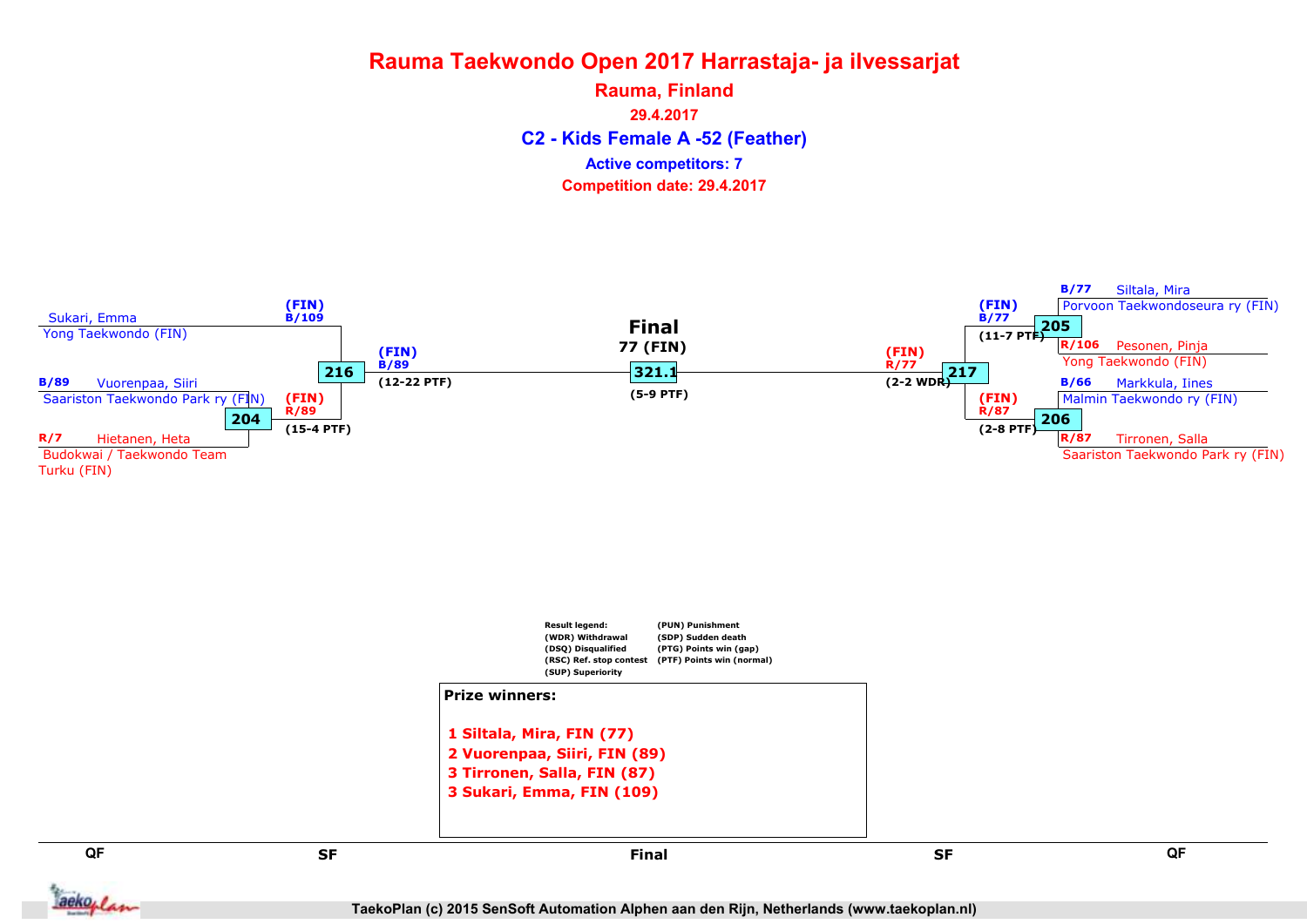C2 - Kids Female A -58 (Light) Rauma, Finland 29.4.2017 Competition date: 29.4.2017 Active competitors: 3

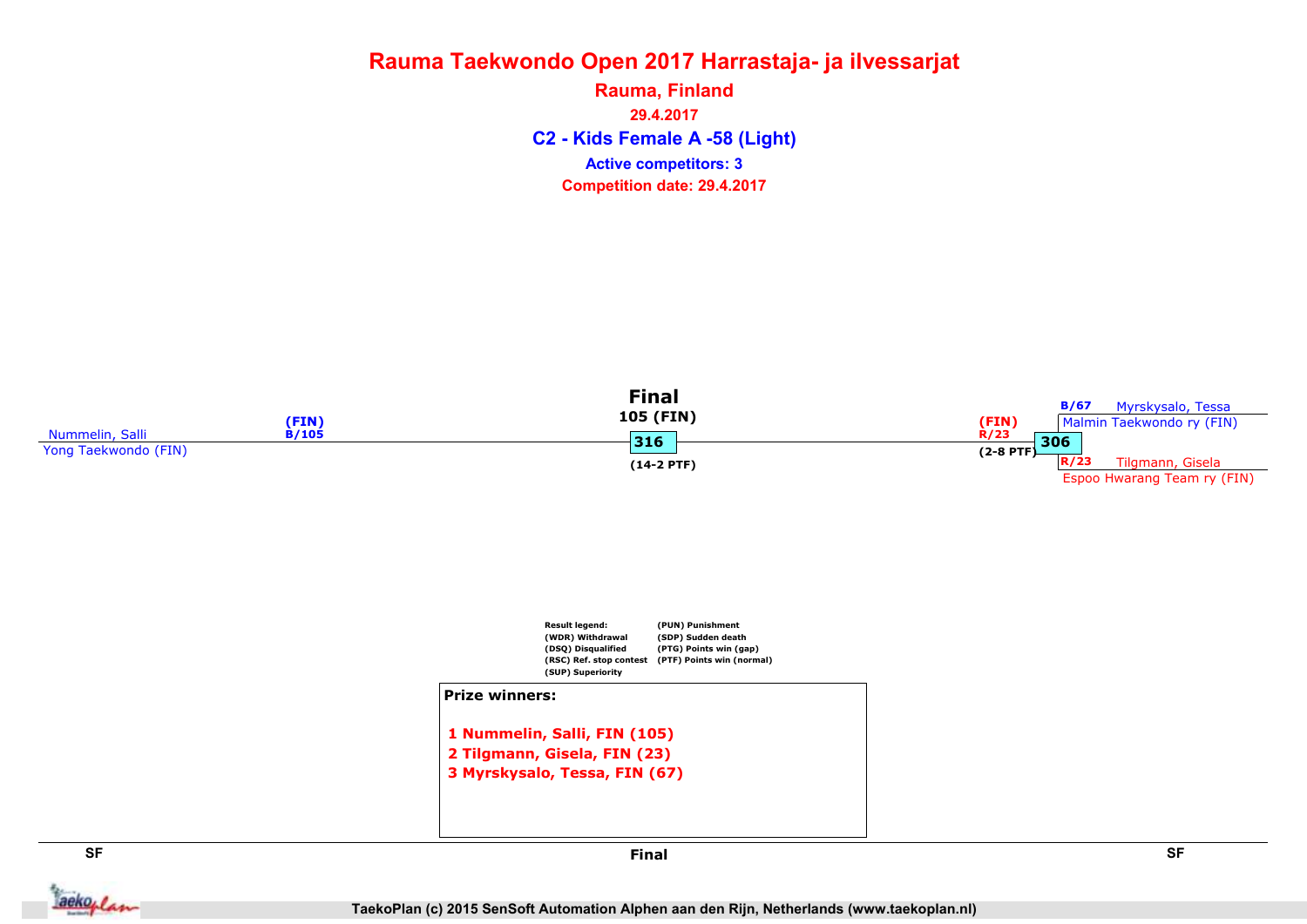B2 - Juniors Male A -55 Rauma, Finland 29.4.2017 Competition date: 29.4.2017 Active competitors: 2





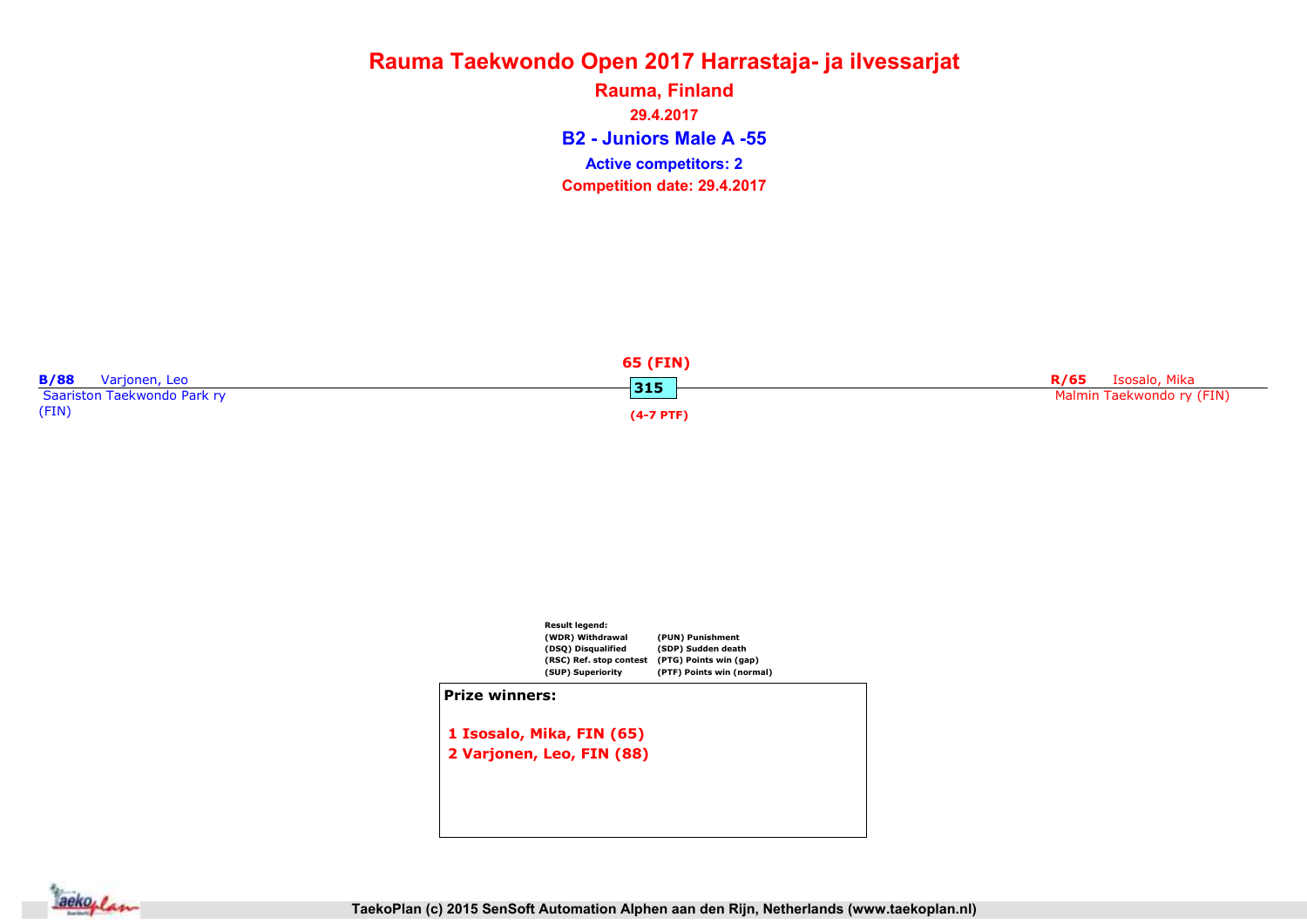B2 - Juniors Male A -63 Rauma, Finland 29.4.2017 Competition date: 29.4.2017 Active competitors: 3





**Jackoplan** 

SF SF Final

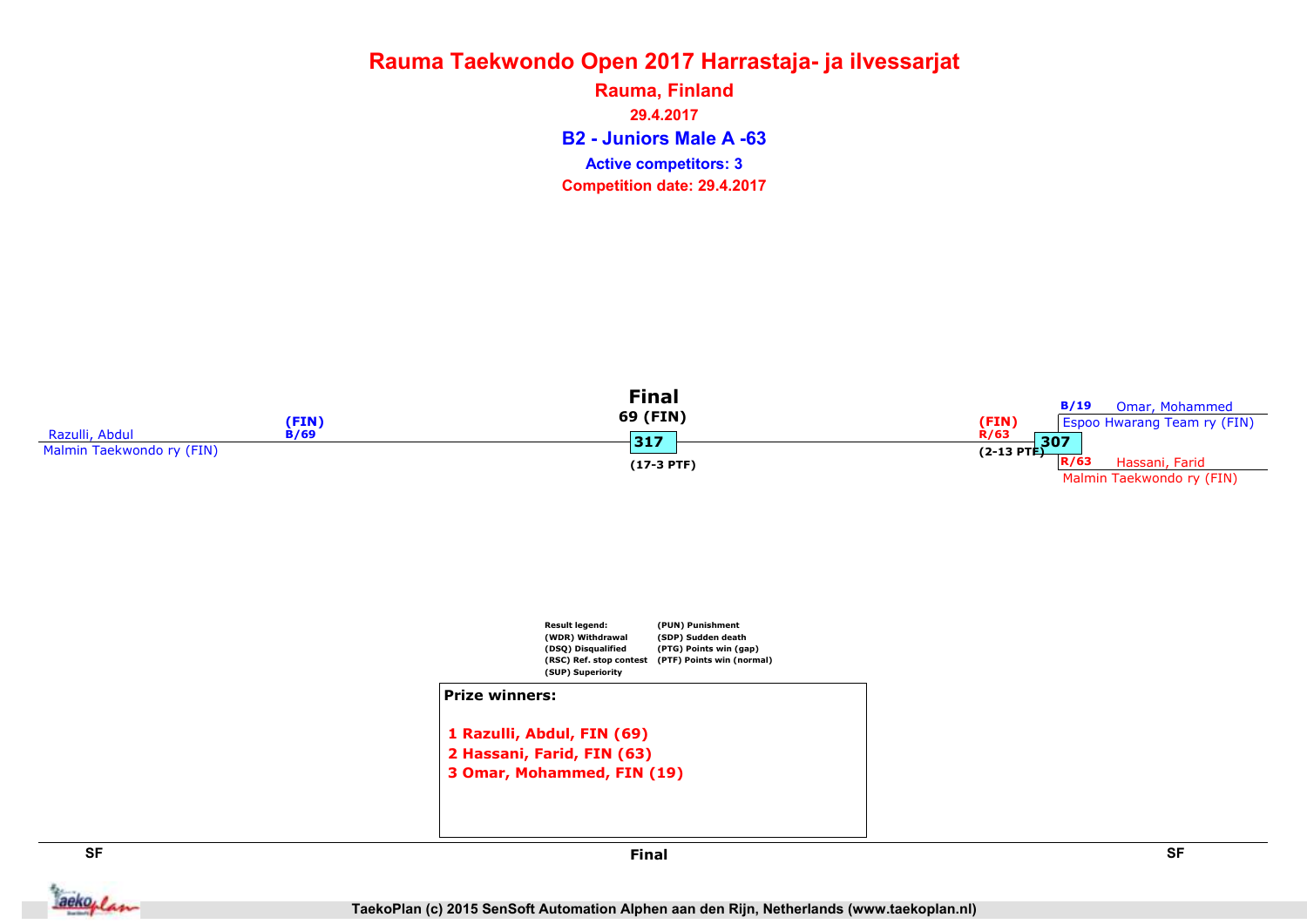B2 - Juniors Female A -55 Rauma, Finland 29.4.2017 Competition date: 29.4.2017 Active competitors: 6

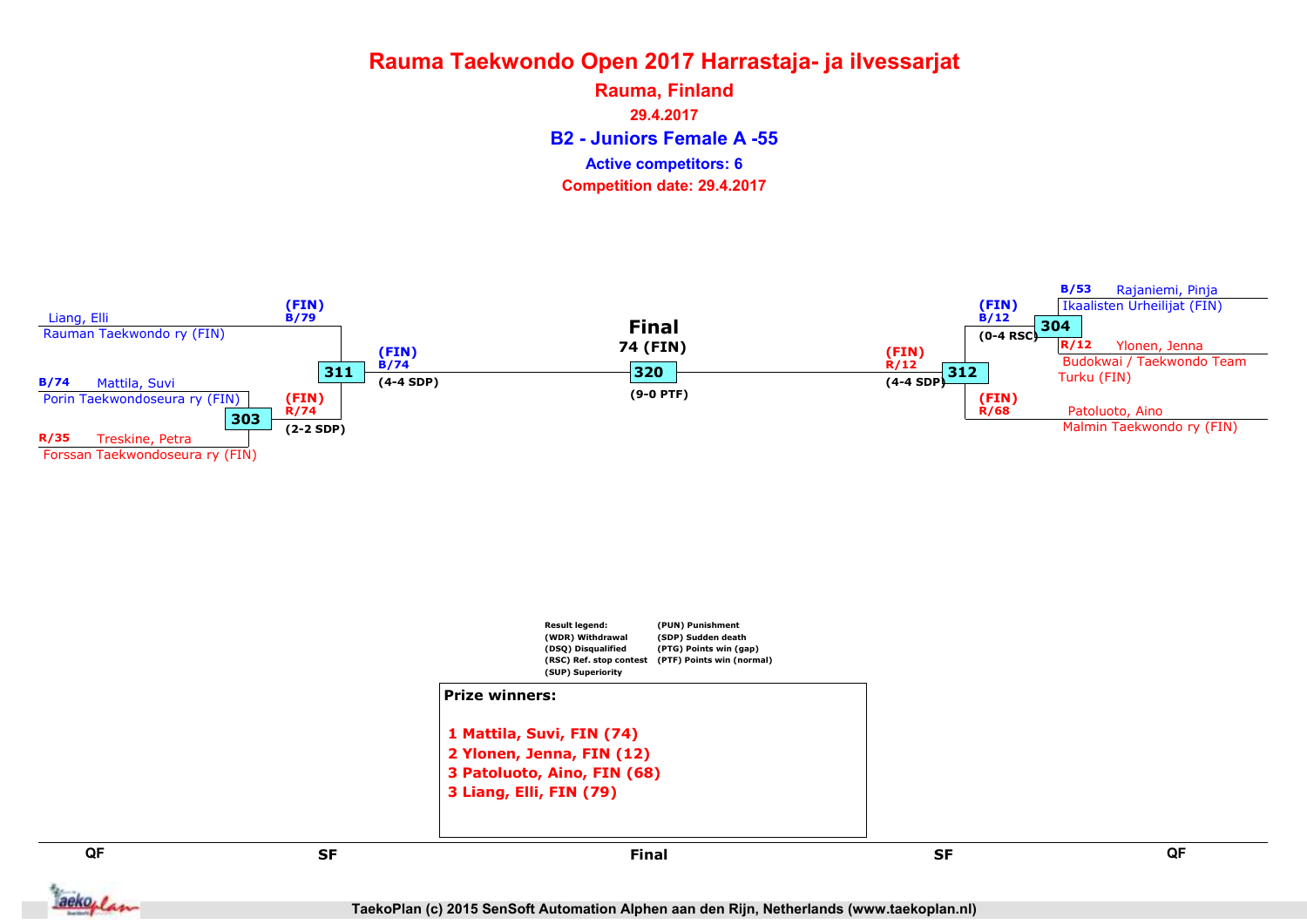B2 - Juniors Female A -63 Rauma, Finland 29.4.2017 Competition date: 29.4.2017 Active competitors: 3



**Jackoplan** 

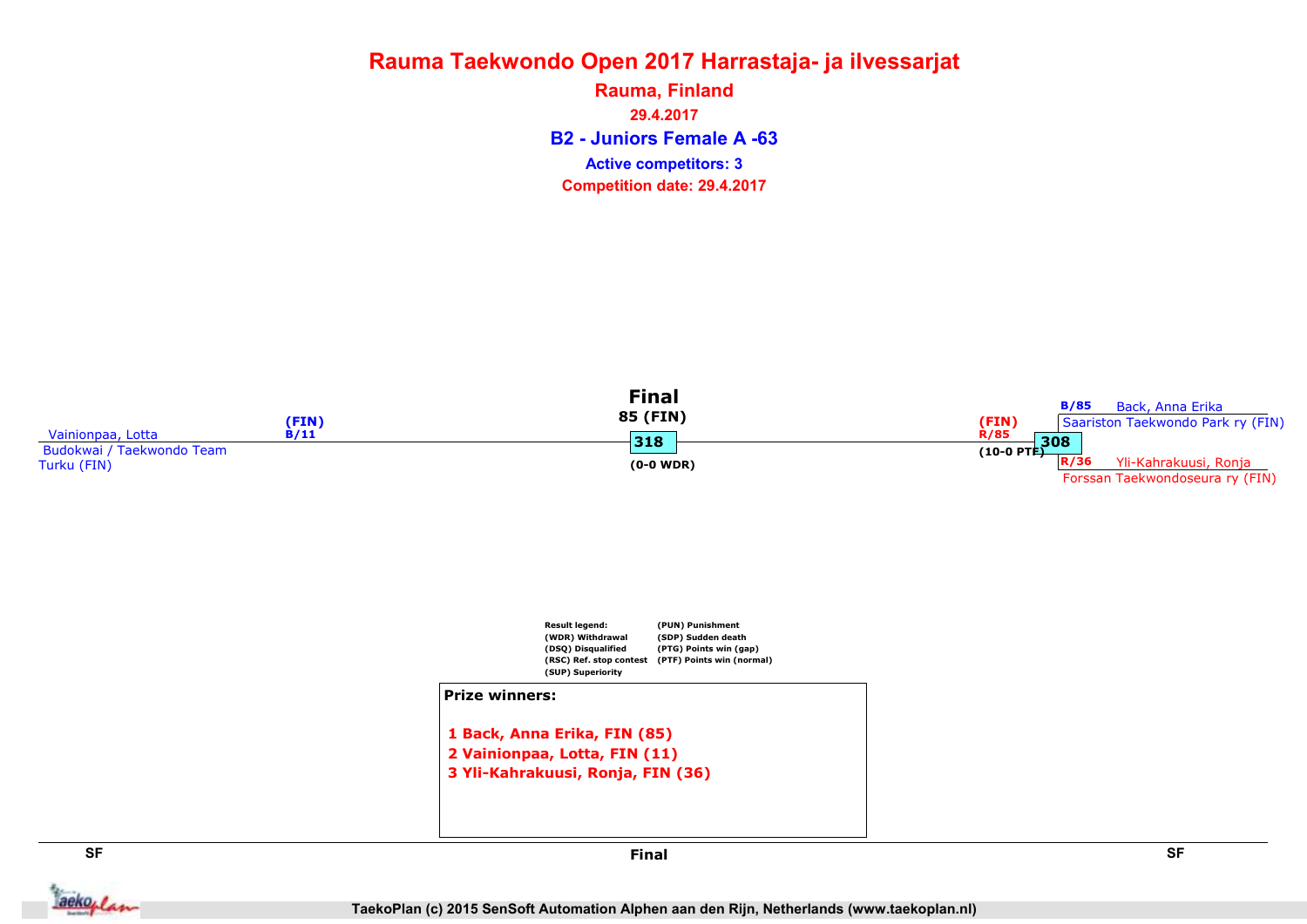B2 - Juniors Female A +63 Rauma, Finland 29.4.2017 Competition date: 29.4.2017 Active competitors: 5

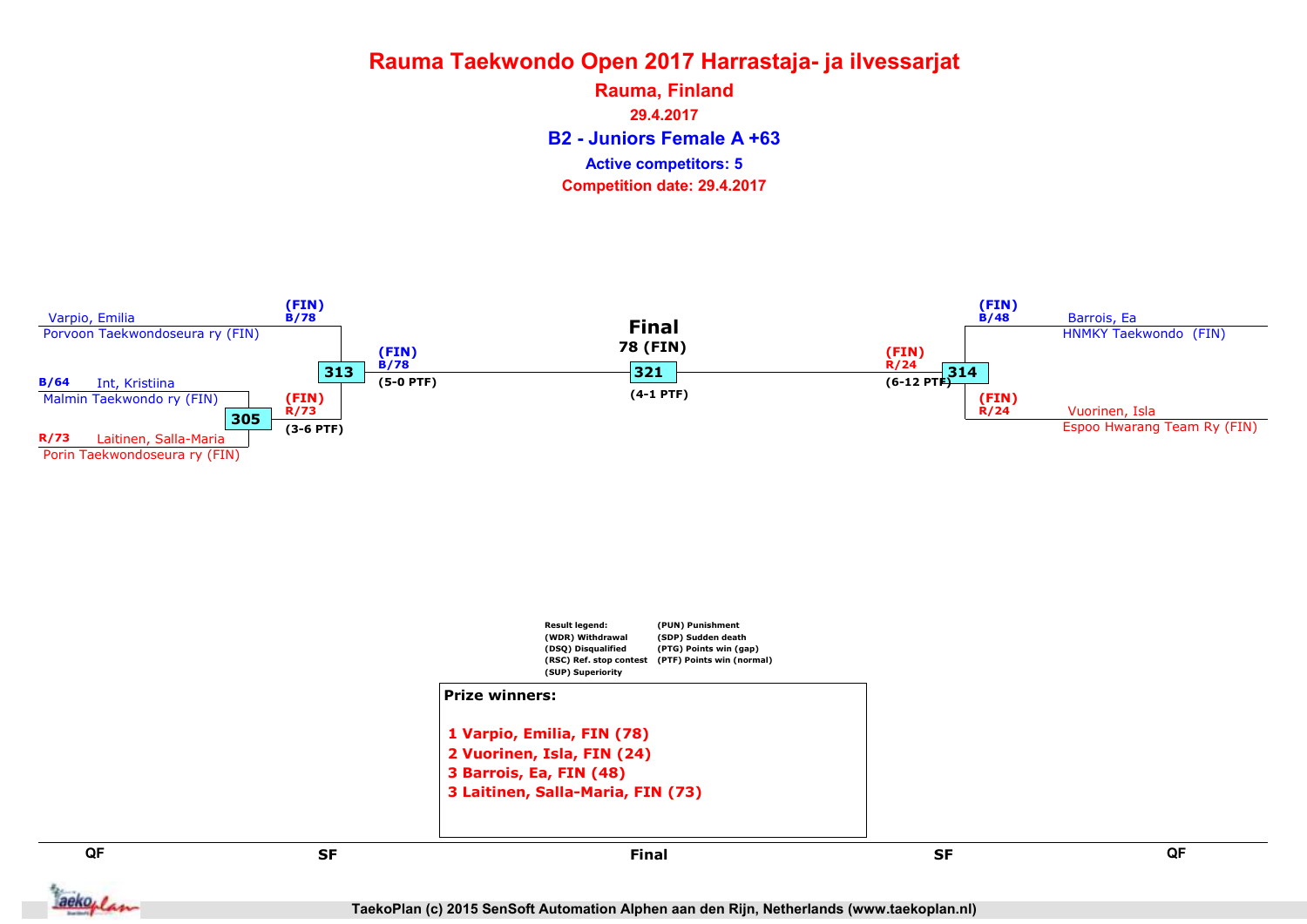H - Beginners Male A -68 Rauma, Finland 29.4.2017 Competition date: 29.4.2017 Active competitors: 5

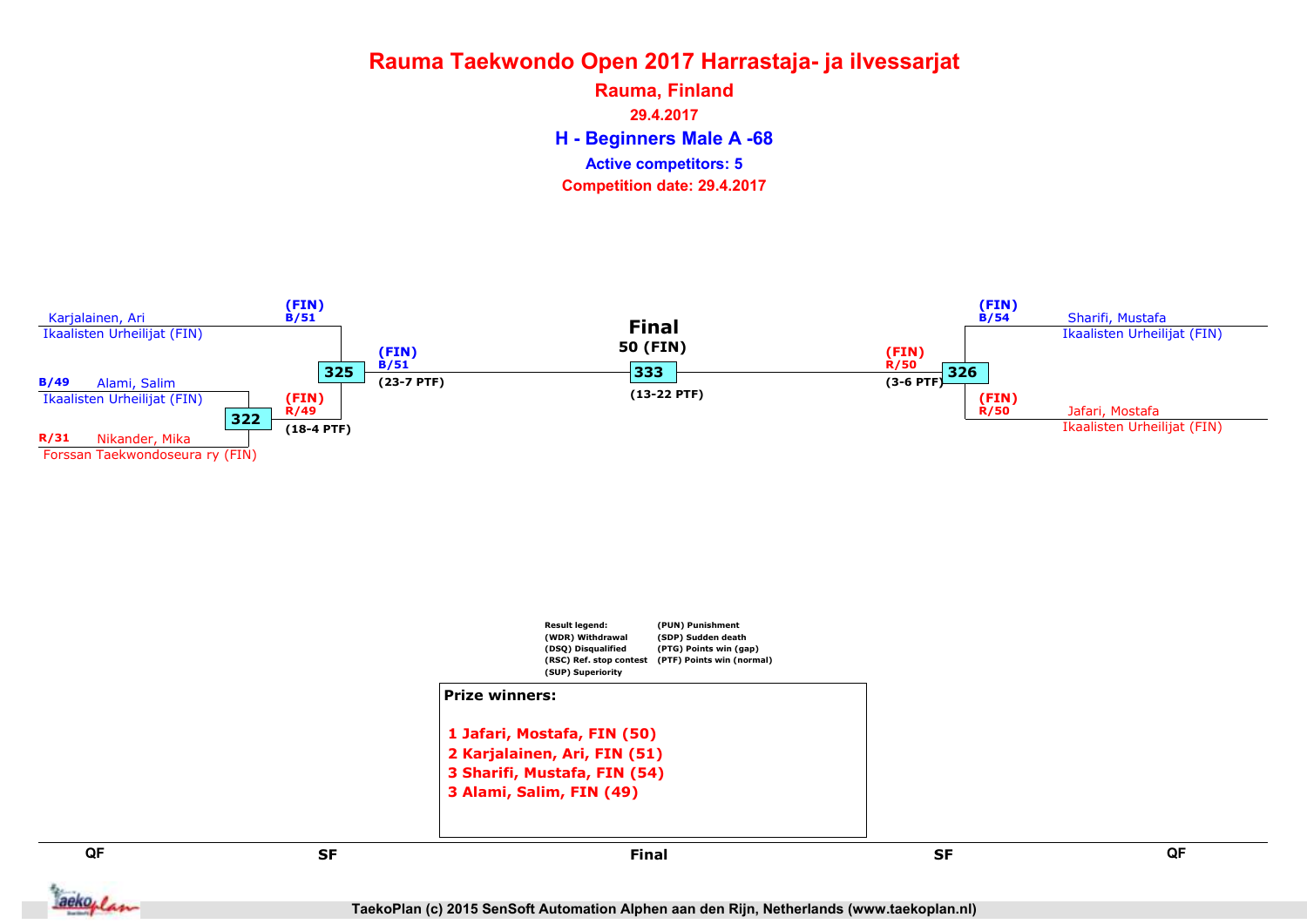H - Beginners Male A -80 Rauma, Finland 29.4.2017 Competition date: 29.4.2017 Active competitors: 5

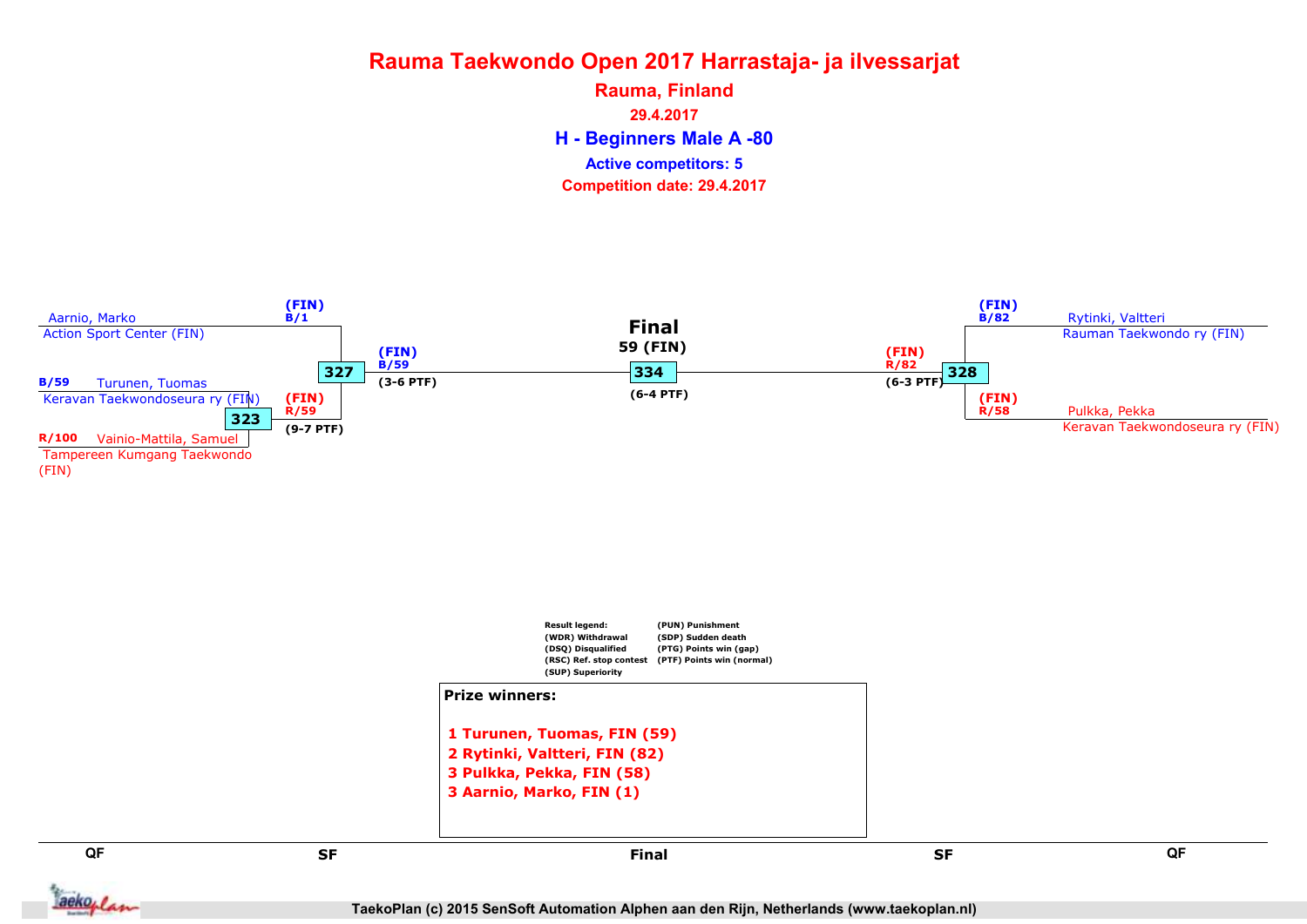H - Beginners Male A +80 Rauma, Finland 29.4.2017 Competition date: 29.4.2017 Active competitors: 5

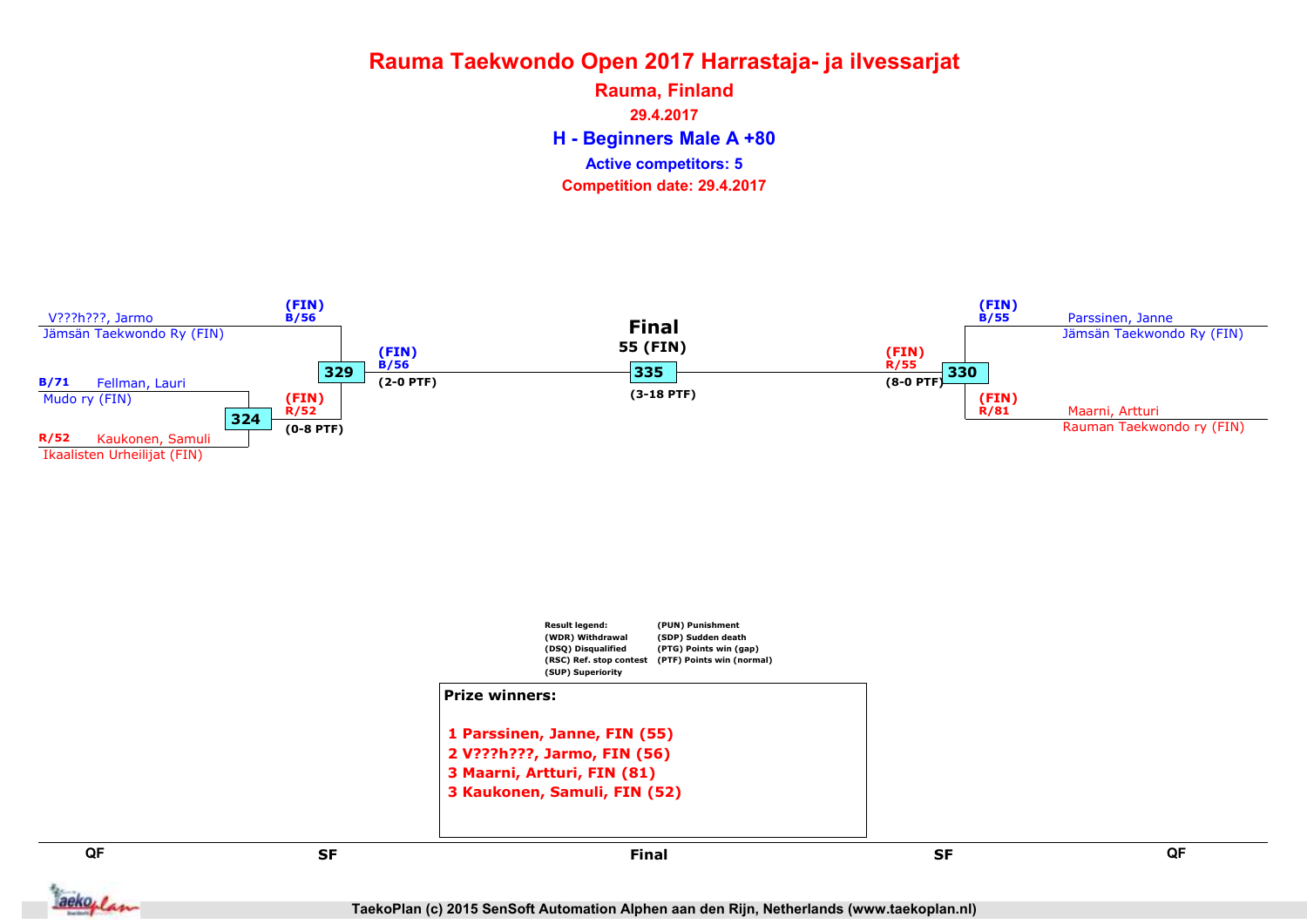H - Beginners Female A -57 Rauma, Finland 29.4.2017 Competition date: 29.4.2017 Active competitors: 2